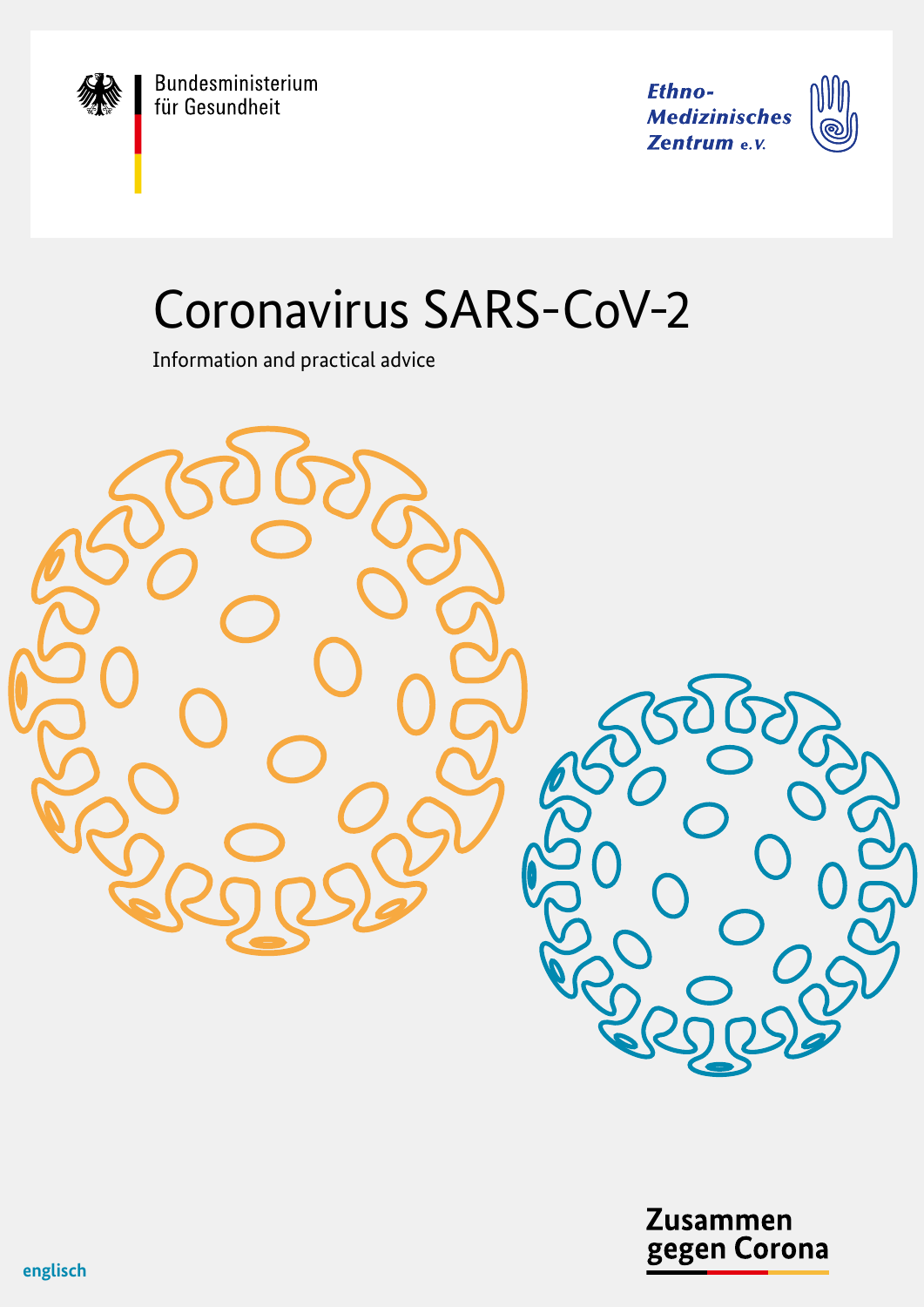## Act safely and respectfully!

- 
- Please make sure you comply with all the latest **instructions, appeals and notices issued by public authorities.**
- **•** We must show **discipline and act in solidarity.**  This will help protect your and your fellow citizens' health.
- **•** Only trust **information sources** that are accurate and reliable.
- **•** In Germany, you can obtain current and reliable information from, among others, the Robert Koch-Institute (RKI), the Federal Center for Health Education (Bundeszentrale für gesundheitliche Aufklärung, BZgA) and the Ministry of Health (Bundesministerium für Gesundheit, BMG).
- **•** Current and accurate information in a range of languages is also provided by the World Health Organization (WHO), also regarding the international situation in particular.

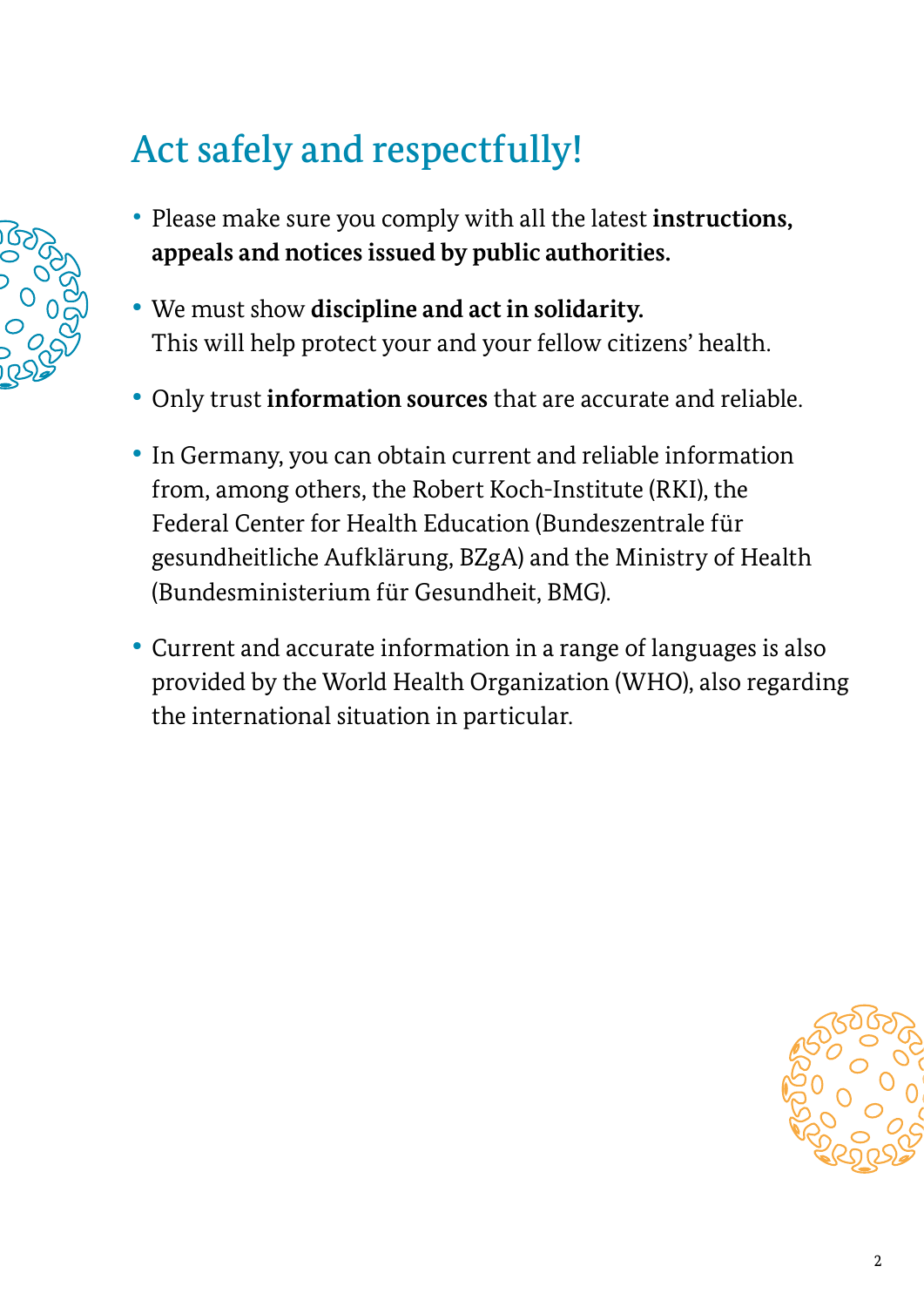## How can I best protect myself?

Free **coronavirus vaccination** is currently the best protection available against the illness and its consequences. The more people are vaccinated, the harder it becomes for the virus to spread. In addition, severe and fatal forms of the illness caused by the infection can be avoided. In Germany, several effective and safe vaccines against the coronavirus are available in sufficient quantities to enable every citizen from 12 years of age to be vaccinated.

**Social distancing** (**A**bstand) + **hygiene** (**H**ygiene) + **masks in everyday life** (**A**lltag): Apart from vaccination, infection control measures are the foundation of curbing the coronavirus pandemic. The **AHA** formula is now complemented by advice to use an app (**A**pp) and to regularly air indoor spaces (**L**üften). The coronavirus alert app (Corona-Warn-App) can inform you anonymously and quickly if you have spent time in the vicinity of an infected person. The L (for Lüften) means you should also make sure that indoor spaces are aired regularly.

Remind your family, friends and acquaintances about these protective measures. Only by remaining mindful can we protect ourselves and others from infection using the **AHA+A+L** formula.



**Protective hygiene rules when coughing or sneezing** 

- ∙ Cough or sneeze into a facial tissue. Use the tissue only once. Dispose of tissues in a rubbish bin and wash or disinfect your hands afterwards if possible.
- ∙ If there are no tissues available, hold the crook of your arm (not your hand!) in front of your mouth and nose when coughing or sneezing.



#### **Hand washing**

∙ Wash your hands regularly with soap. Especially after returning home, blowing your nose, sneezing or coughing, before preparing food, before eating, after using the toilet, and before and after contact with someone who is ill.

If possible, also wash your hands before you put on, and after you take off a mask.

∙ To wash your hands, hold them under a running tap. Then lather them up all over with soap. Take 20 to 30 seconds to gently rub the soapy lather into all parts of your hands, then rinse it off. Dry your hands thoroughly and use a protective cream if you have sensitive skin.



**Social distancing and wearing a mask**

- ∙ Please stay informed about current restrictions imposed in your federal state (Bundesland) regarding contact between people.
- ∙ Avoid close contact such as shaking hands, kissing, and hugging. You are not being rude; you are merely protecting yourself and others.
- ∙ If you are sick, stay at home to recover, and to prevent spreading pathogens.
- ∙ Keep a distance of at least 1.5 meters to avoid the direct transmission of pathogens. Even people who are infected but do not show any symptoms can infect others.
- ∙ Wearing an FFP2, KN95/N95 or surgical mask is mandatory in many places. Especially in situations where social distancing rules cannot always be complied with, and where several people congregate for a longer period indoors, masks reduce the risk of infection. If used properly, surgical and FFP2 as well as KN95/N95 standard masks can provide better protection from infection than everyday fabric face coverings.

Please observe the details and regulations applicable to certain public spaces in your respective federal state (Bundesland).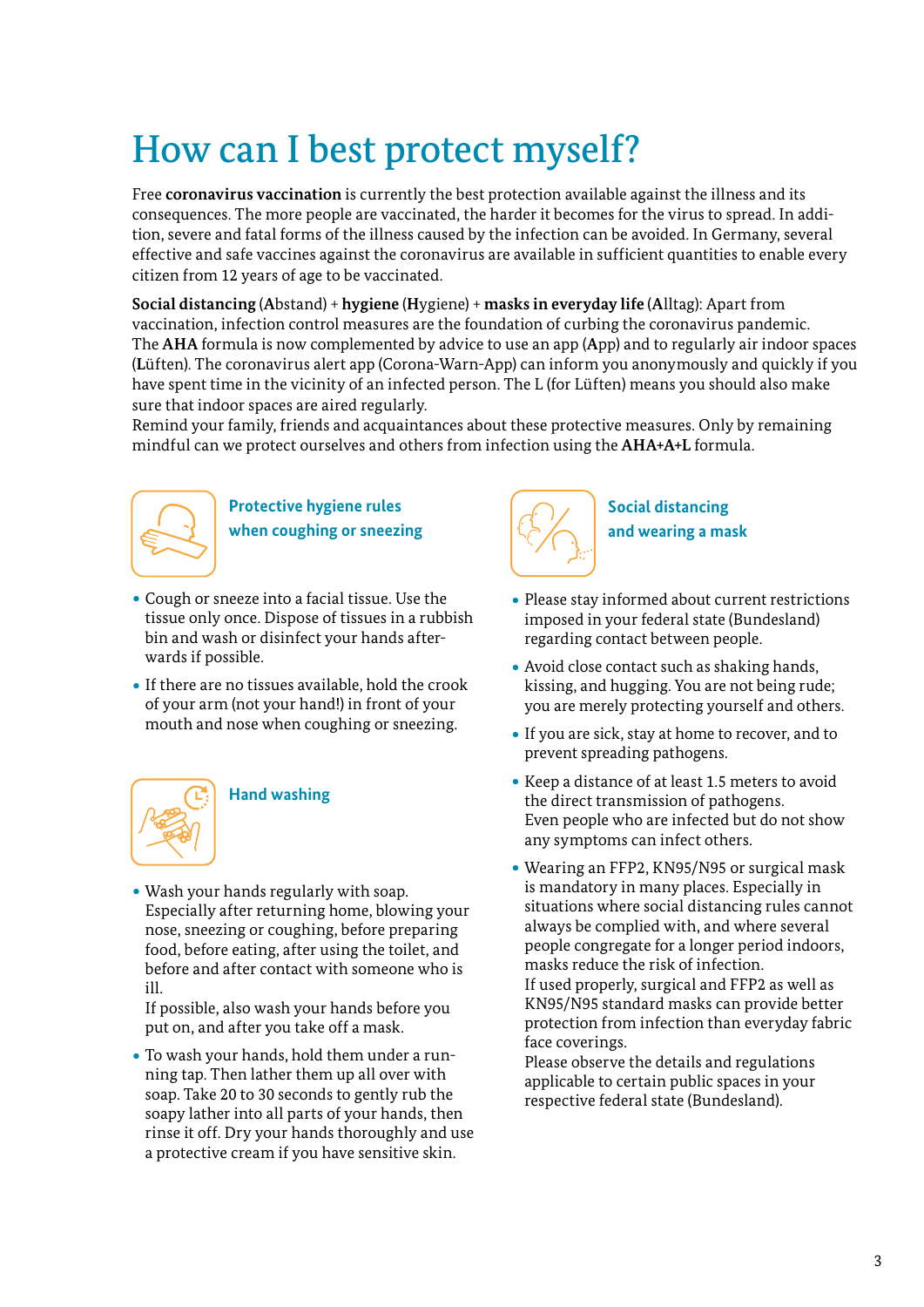## Important facts about the coronavirus SARS-CoV-2

The coronavirus SARS-CoV-2 can be transmitted by droplets (e.g. when coughing or sneezing), but also through aerosols. Aerosols are tiny respiratory particles that are released especially by talking loudly or singing. They can remain suspended in the air over a longer period, and transmit the virus. Indoor spaces must therefore be aired regularly.

Smear infections also play a role. Pathogens can be transferred via the hands, from contaminated surfaces to the mucous membranes of the mouth, the nose, or the eyes. It is therefore important to follow general hygiene rules such as regular hand washing and only touching your face with clean hands.

Infections with the coronavirus can vary with respect to the occurring symptoms. They can range from infections that pass without causing symptoms to cases of severe pneumonia.

The most commonly reported symptoms include cough, runny nose, and fever, as well as loss of the sense of smell and taste. These symptoms do not necessarily occur together. Other possible symptoms include headache, joint pain, fatigue, and sore throat. Stomach ache, and nausea and vomiting may also occur as a consequence of SARS-CoV-2 infection.

Especially older people and people with existing health conditions are at a higher risk of progressing to severe disease. However, younger people without pre-existing conditions may also experience progression to severe disease.

At this time, it is assumed that up to 14 days may pass between infection and the onset of symptoms. The median time period between infection and the appearance of symptoms is 5–6 days.

It is important to know that infected persons can pass the virus on to others several days before they even develop symptoms themselves! Many transmissions already occur during the one or two days immediately before the infected person develops symptoms. Even if an infected person doesn't develop symptoms, they can still infect others.

If someone within your social circle has become infected, this does not mean it is the person's own fault.

In some areas – e.g. in child care, nursing homes, or at work – not all situations that may pose a risk of transmission can be avoided.

**Important:** coronavirus vaccination offers the best possible protection from illness and its consequences, and represents the pathway out of the pandemic. However, hygiene rules must continue to be observed. While the risk is markedly reduced, transmission cannot be completely excluded, even among those who are vaccinated.

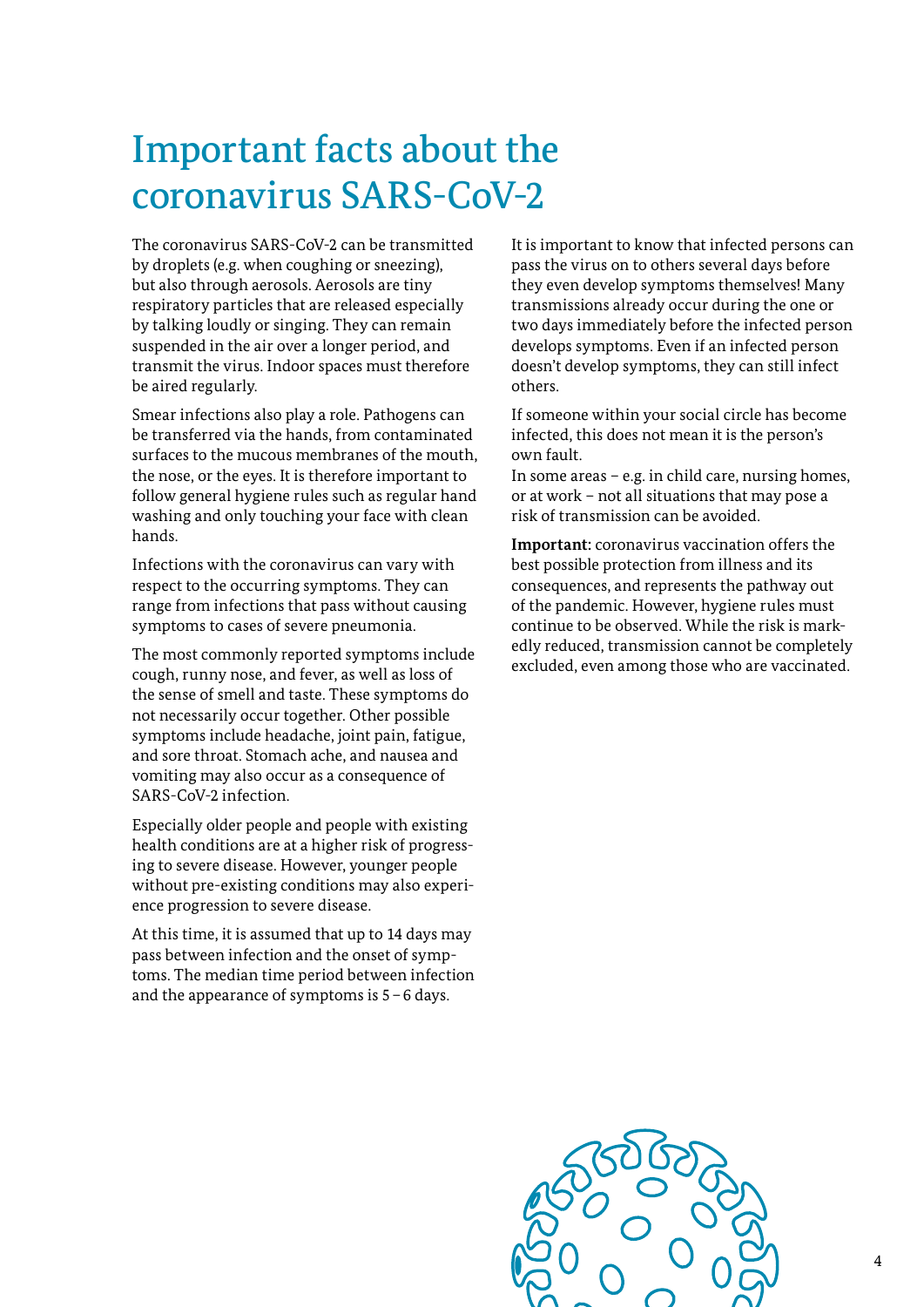### Have I got the coronavirus SARS-CoV-2?

If you notice you are having symptoms, or if you had contact with a person who has been confirmed to have the coronavirus SARS-CoV-2, avoid all unnecessary contact with other people (especially those in risk groups), and stay at home.

If you have symptoms, contact your GP or other treating doctor. You can also contact the on-call medical service, a local coronavirus hotline, or a fever clinic. These points of contact can inform you about what to do next.

The on-call medical service is available throughout Germany by dialling 116 117, including at night, at weekends, and on public holidays.

In an emergency, please call 112.

Tell the doctor if you have, for example, existing health conditions such as high blood pressure, diabetes, cardiovascular disease, severe depression, bipolar disorder, dementia or chronic respiratory illness.

This also applies if you have a disease or are receiving treatment that lowers the immune system.

Please do not go to your doctor's practice without making an appointment. This way you are protecting yourself and avoid spreading coronavirus!

If you had contact with an infected person but don't have symptoms yourself, please inform the responsible local public health authority (Gesundheitsamt). This also applies if you are using the coronavirus alert app (Corona-Warn-App) and have received a warning message.

The public health authority will inform you about what to do next.

You can find your local public health authority at **[www.rki.de/mein](www.rki.de/mein-gesundheitsamt)-gesundheitsamt**

## Which testing options are available?

If an acute infection is suspected, or after contact with a confirmed case of COVID-19, for example, a laboratory test is used to detect the virus.

The most reliable method is detecting the genetic material of the virus using a **PCR test.** To conduct the test, health professionals in doctor's practices or testing centres will take a swab from the nasal cavity or the back of the throat. The result, which you receive in form of written or digital confirmation, is in most cases provided within  $1-2$  days.

Another testing method is the **rapid antigen test,**  which must be conducted by trained medical personnel. In contrast to PCR testing, the sample is immediately analysed on site. The test result is given in form of a written or digital certificate. A negative result is valid for a limited amount of time only, and can never completely exclude the possibility of an infection being present.

A positive PCR or antigen test result will also be reported to the responsible public health authority (Gesundheitsamt) so that the necessary infection control measures can be taken.

You can use a **self-testing kit** to test yourself. Self-tests can offer additional safety in certain everyday situations – for example before visiting family and friends. Self-testing kits are freely available for purchase at pharmacies, chemists and retail outlets.

In certain situations, self-tests can be conducted on site and under the observation of professional personnel (monitored antigen self-test), e.g. for visitors immediately before entering a medical facility. Negative results from these tests are also valid for a limited time only.

**Important:** a positive antigen self-test result indicates a suspected infection and requires immediate confirmation with a PCR test.

If you test yourself at home and obtain a positive result, you should make an appointment with your GP or call 116 117 in order to get a PCR test. Until you receive the result of the confirmatory test, you should stay at home and observe the AHA+A+L rule.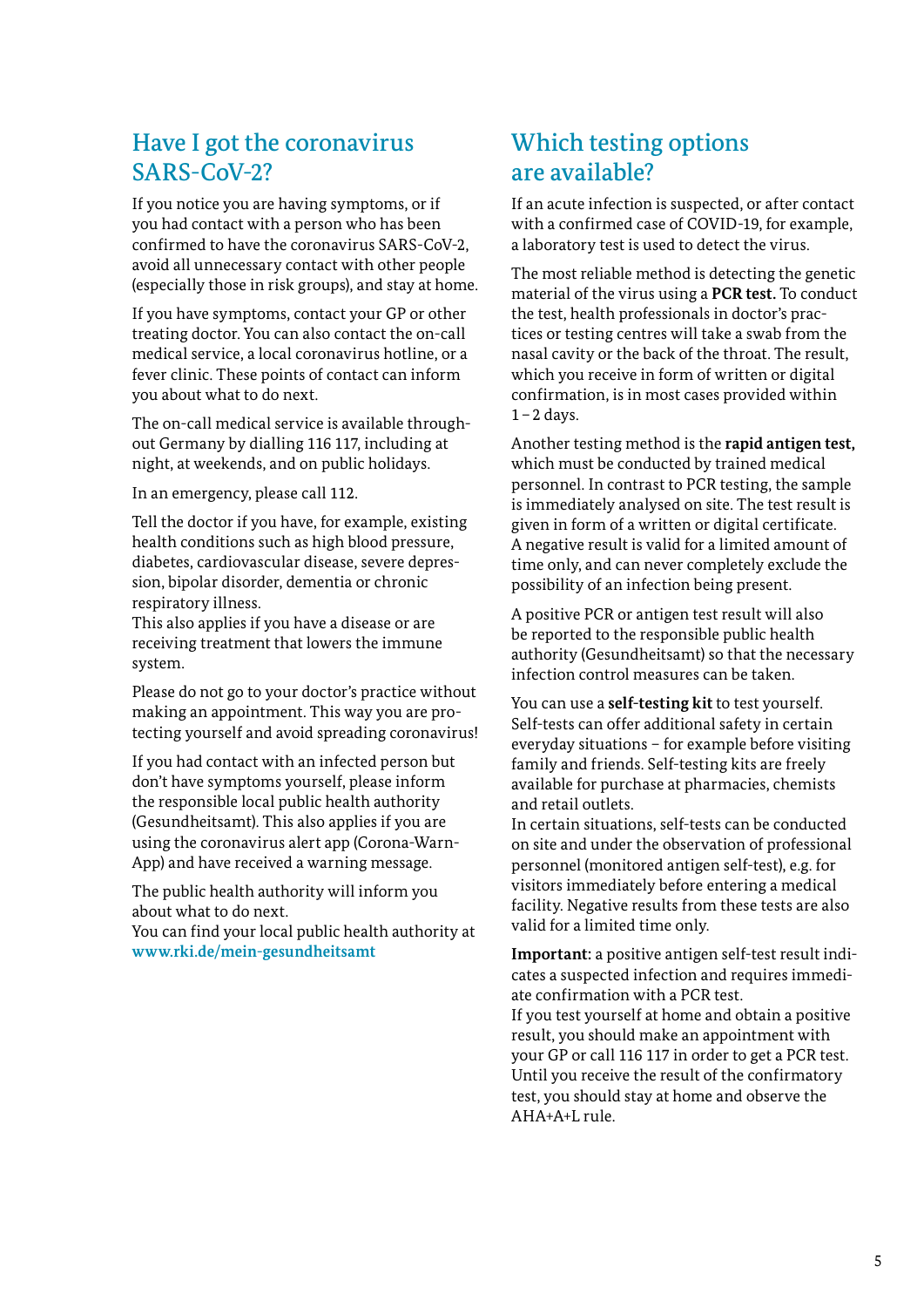If the result of your antigen test is positive, you must assume that you are highly infectious to other people.

A negative test result does not exclude the possibility of a coronavirus infection being present. You must therefore absolutely continue to follow the protective rules of social distancing + hygiene + masks + app + airing (AHA+A+L).

## Can I be vaccinated against COVID-19?

Only few people in Germany are unable to be vaccinated, e.g. because of an allergy. Also, children under 12 years of age cannot yet be vaccinated against COVID-19.

Several effective and safe vaccines for immunisation against COVID-19 have already been approved in Germany.

Coronavirus vaccination is recommended by the STIKO (Standing Committee on Vaccination) for persons from 12 years of age.

In addition, there is an option for a booster vaccination using an mRNA vaccine as a preventive measure for persons from the age of 60 years, persons residing in care facilities, facilities for integration assistance, and other facilities for vulnerable groups, as well as for immunocompromised people and care recipients. Booster vaccinations are also an option for people who regularly work with those with infectious illness.

In addition, booster vaccinations are offered to all persons who have received a full course of vaccination using vector-based vaccines (two doses of Vaxzevria® by AstraZeneca or one dose of COVID-19 Vaccine Janssen® by Johnson & Johnson), or who have received a single dose of a vector-based vaccine after having recovered from COVID-19.

COVID-19 vaccination is not compulsory in Germany.

Proof of vaccination is provided through the yellow vaccination passport ('Impfpass'), a confirmation of vaccination issued on site, and the digital vaccination certificate.

You can find current information on coronavirus vaccination and the rules that apply to those who have been vaccinated or have recovered from COVID-19 at

**[www.corona-schutzimpfung.de](https://www.zusammengegencorona.de/infos-zum-impfen/)**

## How dangerous are coronavirus variants?

New variants of the coronavirus are now spreading, such as the alpha, beta, and delta variants. Data on these variants point to a higher level of transmissibility. This means they are more infectious than the original SARS-CoV-2 variant.

Full coronavirus vaccination as well as complying with the recommended code of behaviour (including AHA+A+L) continue to offer the best possible protection against the virus and its variants.

### Is wearing a mask necessary?

When a person infected with SARS-CoV-2 is wearing a mask, some of the droplets produced – e.g. when coughing, talking, singing, or sneezing – are held back. Droplets then can't spread as far as they would without such protection. Especially in situations where social distancing is not always possible, wearing a mask is therefore sensible.

Wearing an FFP2, KN95/N95 or surgical mask is mandatory in many places. Especially in situations where social distancing rules cannot always be complied with, and where several people congregate indoors for a longer period, masks reduce the risk of infection.

If used properly, surgical, and FFP2 as well as KN95/N95 standard masks can provide better protection from infection than everyday fabric face coverings.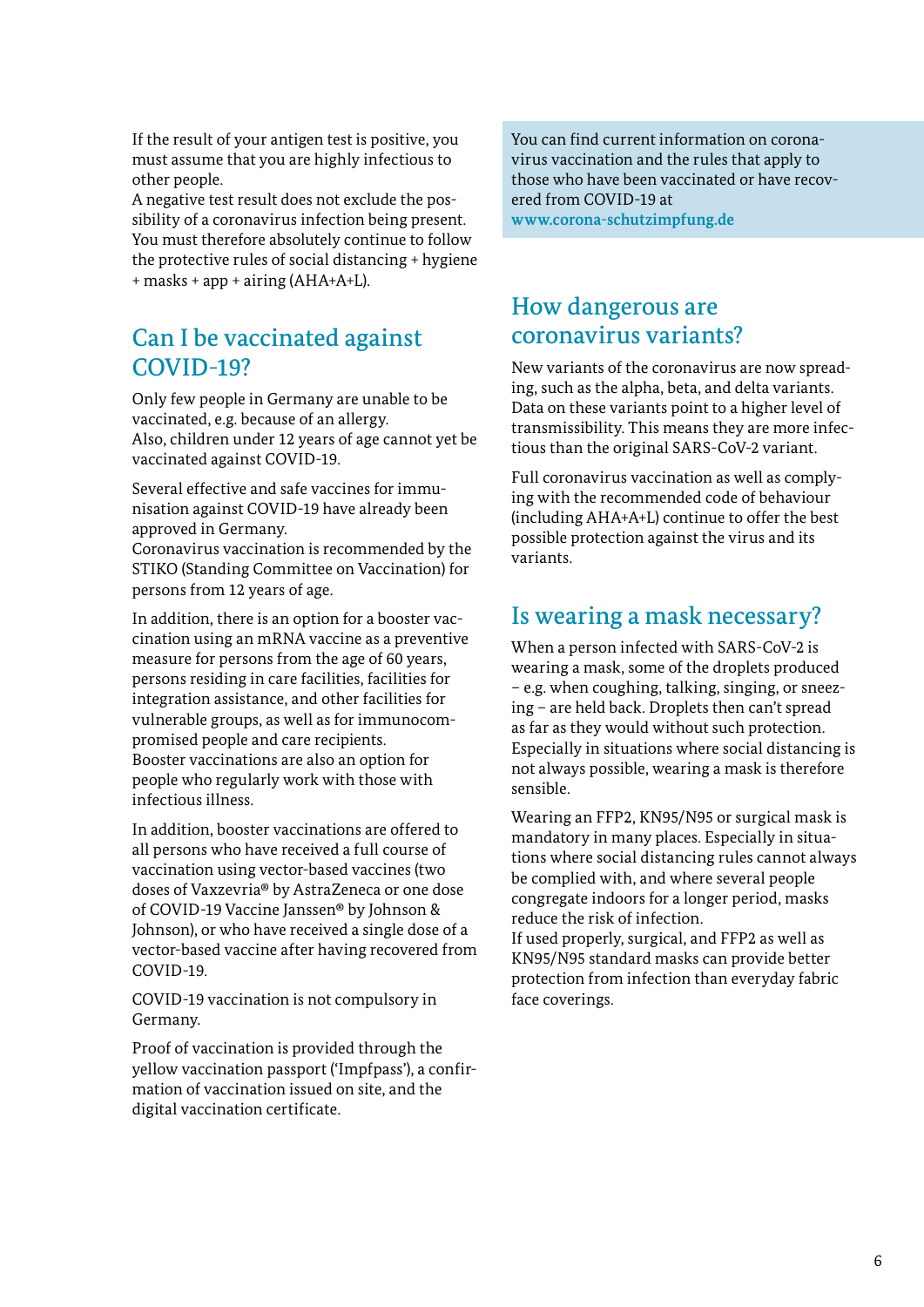Please observe the details and regulations applicable in your location.\*

**Important:** masks must fit well and must be changed regularly, and at the latest when they have become damp. Damp masks do not provide a barrier to viruses.

Further information about masks is available from the Federal Institute for Drugs and Medical Devices (Bundesinstitut für Arzneimittel und Medizinprodukte):

**[www.bfarm.de/SharedDocs/](https://www.bfarm.de/SharedDocs/Risikoinformationen/Medizinprodukte/DE/schutzmasken.html) [Risikoinformationen/Medizinprodukte/DE/](https://www.bfarm.de/SharedDocs/Risikoinformationen/Medizinprodukte/DE/schutzmasken.html) [schutzmasken.html](https://www.bfarm.de/SharedDocs/Risikoinformationen/Medizinprodukte/DE/schutzmasken.html)** 

Even if you are wearing a mask, the following continues to apply: keep at least 1.5 meters apart from others, practice good hand hygiene and observe cough and sneeze etiquette, as well as airing indoor spaces regularly.

Each individual protection measure increases overall safety.

### Is it necessary to use hand disinfectant?

Regular and thorough hand washing is usually sufficient. If hand washing is not possible, hand disinfection may be sensible.

- \* The NINA coronavirus alert app provides, apart from important warnings, information about the coronavirus pandemic. For selected locations and – if activated – your current location, you can receive information about local regulations currently in force. You can find further information about the NINA alert app at [www.bbk.bund.de/DE/NINA/](https://www.bbk.bund.de/DE/NINA/Warn-App_NINA_node.html)  [Warn-App\\_NINA\\_node.html](https://www.bbk.bund.de/DE/NINA/Warn-App_NINA_node.html)
- \*\* You can find information about what you have to do when entering Germany at [www.bundesgesundheitsministerium.de/](https://www.bundesgesundheitsministerium.de/coronavirus-infos-reisende/merkblatt-aussteigekarte.html) [coronavirus-merkblatt-fuer-reisende](https://www.bundesgesundheitsministerium.de/coronavirus-infos-reisende/merkblatt-aussteigekarte.html) Since 1<sup>st</sup> March 2021, German mobile phone network providers are also sending current coronavirus information from the German federal government by SMS to persons entering Germany.

## What is the difference between isolation and quarantine, and what is their purpose?

Isolation is a measure imposed by the authorities on patients with confirmed SARS-CoV-2 infection. Depending on the severity of symptoms, it can be carried out at home or in hospital.

Quarantine is the time-limited segregation of persons who are at high risk of having become infected with SARS-CoV-2, and may therefore contribute to spreading the pathogen. They are mostly close contacts of infected persons or travellers returning from risk areas.\*\*

The goal of isolation and quarantine is to prevent the spread of a pathogen by reducing contact with other people.

## How long does isolation/quarantine last?

The decision whether a person may leave home quarantine or home isolation is taken by the local public health authority in consultation with the treating medical personnel.

For persons who are in home isolation because of COVID-19 illness, isolation is lifted no earlier than 14 days after the onset of illness. It only ends when a rapid or PCR test returns a negative result, and if there are no symptoms of COVID-19 for 48 hours or the person's condition has improved markedly.

For home quarantine, the Robert-Koch-Institute (RKI) recommends a duration of 10 days. It is calculated from the last day of contact with an infectious person. A PCR test is recommended at the earliest opportunity.

A negative rapid antigen or PCR test result should be evident before quarantine is lifted.

Exceptions apply to people who are fully vaccinated, or who have had SARS-CoV-2 infection during the last 6 months as confirmed by a positive PCR test result ('recovered') and are not showing any signs of illness. Further information on this topic is available at

**[www.zusammengegencorona.de](https://www.zusammengegencorona.de/)**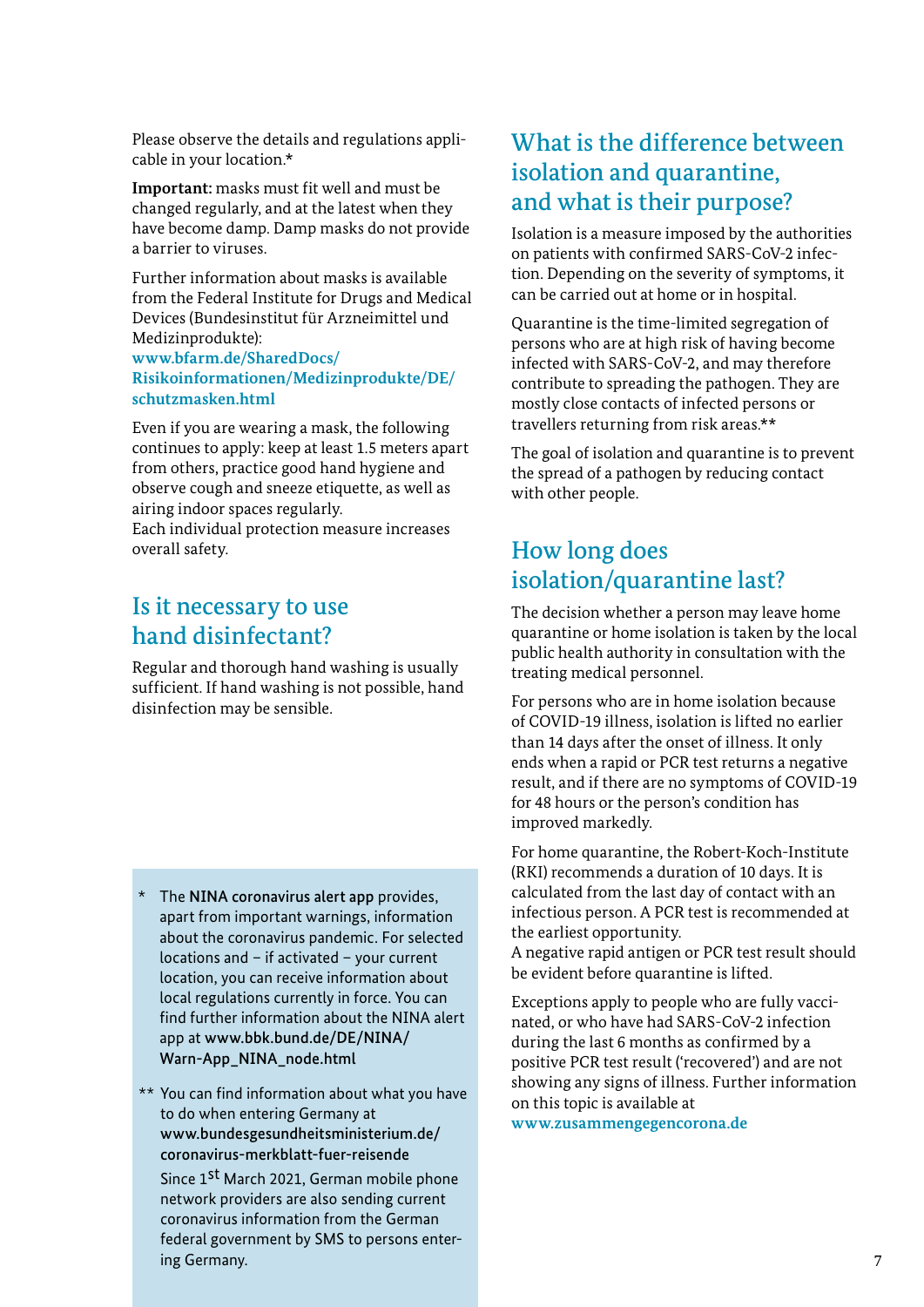## What should I keep in mind when quarantined at home?

During home quarantine, you must follow the instructions of the public health authority (Gesundheitsamt). These include that you do not leave your home and do not receive visitors. In addition, please monitor your state of health.

Avoid close contact with others in your household, and use communal spaces at different times where possible.

Quarantine regulations must be adapted with respect to the age of children living in the household. For example, physical separation of children and parents (incl. siblings if necessary) inside the household should only be maintained if acceptable to the parents and tolerated by the child.

If being present in the same room at the same time is unavoidable, keep a distance of at least 1.5 meters and wear a mask. In this case, please take special care to air rooms generously.

Even if quarantine has not been imposed on other members of your household, it is recommended that they minimise contact with others for 14 days, get tested immediately if symptoms appear, and place themselves in voluntary quarantine.

Also inform close contacts outside of your household. These persons should also restrict contact with others where possible, and watch for symptoms.

Ask family members, acquaintances or friends for help with shopping, which should then be left outside your door. If you are not receiving help, please contact local neighbourhood assistance initiatives.

Make sure to air your apartment or house regularly.

Cutlery, crockery, and personal hygiene items should not be shared with other family members or people living in the household. Utensils and dishes must be washed regularly and thoroughly.

## What should I do if symptoms appear during home quarantine or home isolation?

Please immediately inform the public health authority (Gesundheitsamt) if you develop general malaise, or symptoms such as fever, cough, or breathing difficulties during home quarantine.

If you feel seriously unwell, please call your GP, another medical practice, or the on-call medical service by dialling 116 117. Make sure you mention during the call that you are in home quarantine.

If you have confirmed COVID-19 disease and are convalescing in home isolation, you should obtain medical advice by telephone if your symptoms worsen.

If you need medical assistance for a different or pre-existing health condition, please call your GP, another medical practice, or the on-call medical service by dialling 116 117.

Make sure you mention during the call that you are in home quarantine.

In an emergency, e.g. in case of acute shortness of breath, call emergency services on 112.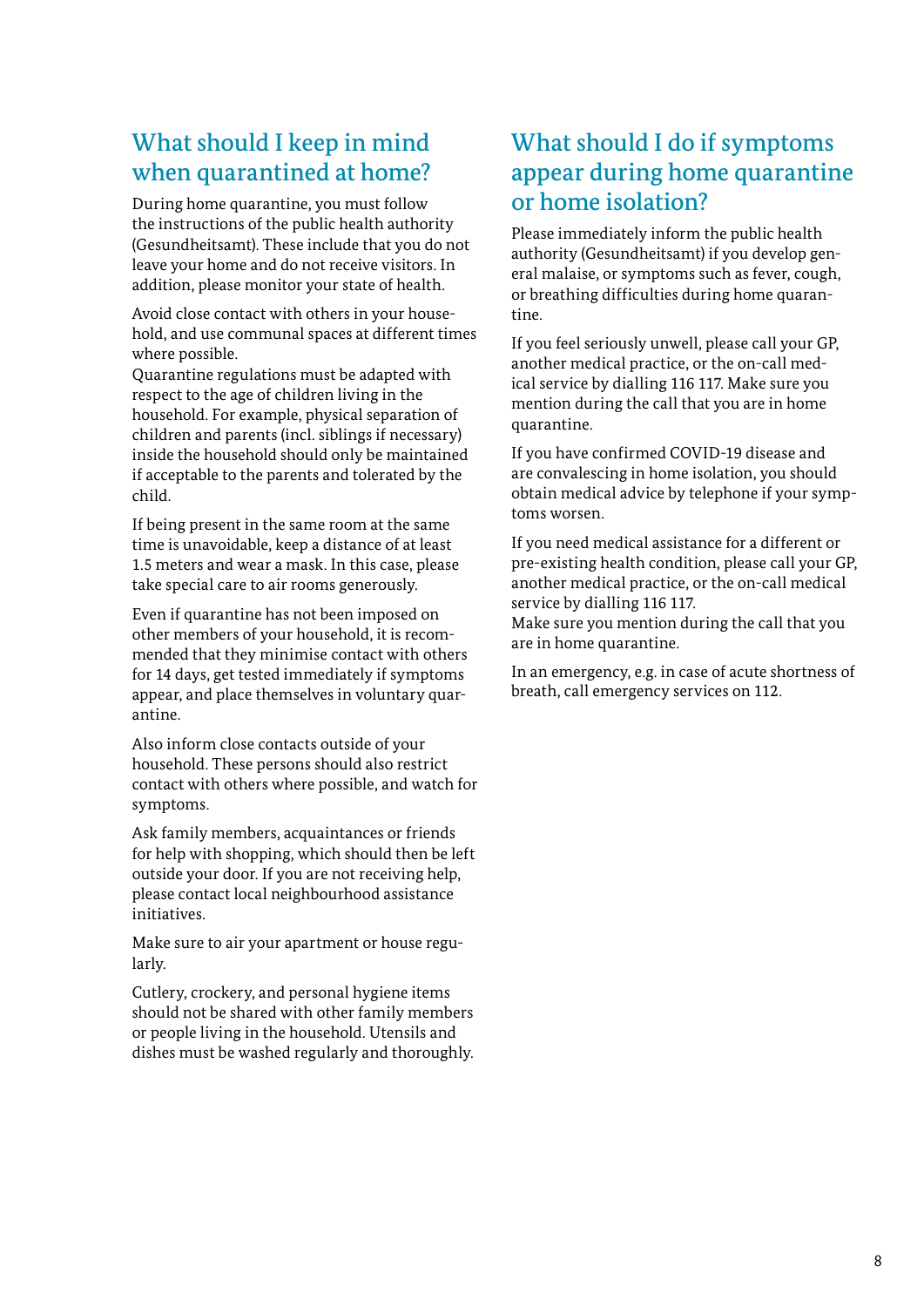### Does COVID-19 have long-term effects?

Weeks or even months after being sick with COVID-19, symptoms may still persist, and new ones may appear. These include e.g. specific long-term effects of intensive care treatment. Late effects of COVID-19 may also appear inde pendently of the severity of disease, and even after an infection that went unnoticed. Especially in cases of infections that include pneumonia, longer recovery periods are being observed. The coronavirus affects multiple organs. It can not only affect the lungs, but also other organs such as the heart, the kidneys, the liver, and the brain.

Because of the diversity of symptoms and a lack of clarity about the mechanisms that cause them, no clinical definition of the possible long-term damage from SARS-CoV-2 infection is available yet. Long-term effects are not described as a con sistent phenomenon, but as a range of different clinical presentations.

Common symptoms are general malaise, fatigue, memory problems, and persistent exhaustion. Unusual symptoms such as sudden vomiting and strong dizziness have also been reported. Some of those affected are struggling or entirely unable to cope with everyday life.

Especially people with severe disease frequently suffer from long-term effects.

The exact causes of the long-term effects of infection are still being investigated. If you are experiencing persistent or new symptoms as a result of your infection, please inform your GP.

Some hospitals in Germany have so-called post-COVID outpatient clinics. If symptoms of exhaustion persist for longer than six months, patients can present there for further investiga tion. Peer support groups have also been formed. You can find an overview of such initiatives in Germany e.g. at **[www.langzeitcovid.de](https://longcoviddeutschland.org/)**

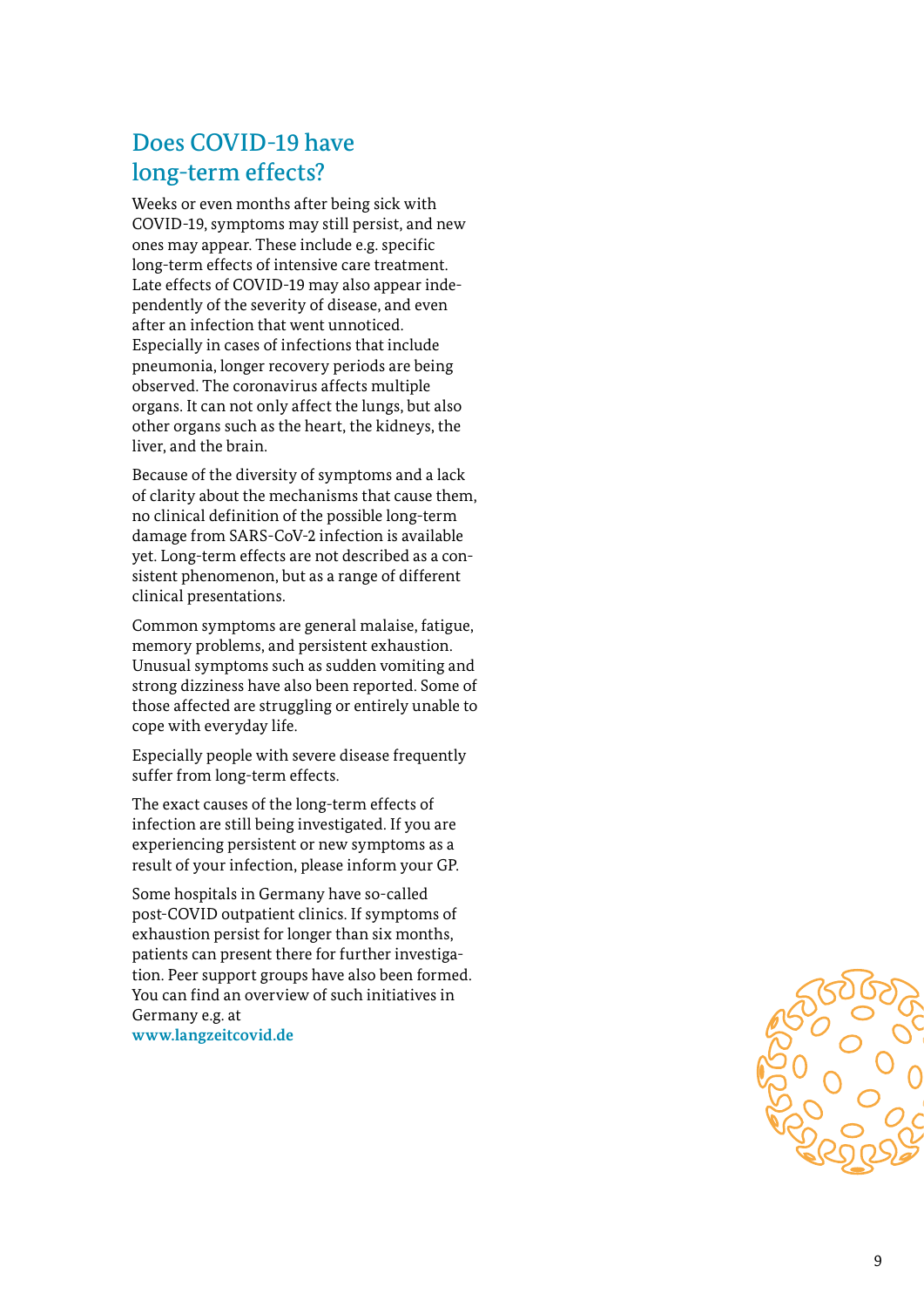## Where can I find further information?



**With the corona alert app (Corona-Warn-App), you can be informed anonymously and quickly if you have been in the vicinity of an infected person. The app also provides additional information.**

The app is available for download free of charge from the a[pp store](https://apps.apple.com/de/app/corona-warn-app/id1512595757) or from [Google Play](https://play.google.com/store/apps/details?id=de.rki.coronawarnapp).

#### **Your local public health authority**

**(Gesundheitsamt)** offers information and assistance. You can find the telephone number of your local public health authority at **[www.rki.de/mein](https://tools.rki.de/plztool/)-gesundheitsamt**

#### **The Federal Ministry of Health (BMG)**

offers centrally collated information about the coronavirus at **[www.zusammengegencorona.de](https://www.zusammengegencorona.de/)** and about coronavirus vaccination at **[www.corona-schutzimpfung.de](https://www.zusammengegencorona.de/infos-zum-impfen/)**

Citizen's Services Line: **030 346 465 100** 

Advice for people with hearing loss: Fax: **030 340 60 66-07, [info.deaf@bmg.bund.de](mailto:info.deaf@bmg.bund.de) [info.gehoerlos@bmg.bund.de](mailto:info.gehoerlos@bmg.bund.de)**

Sign language video telephone: **<www.gebaerdentelefon.de/bmg>**

#### **The Robert Koch-Institute (RKI)**

provides information about the coronavirus on its website at **[www.rki.de](https://www.rki.de/DE/Home/homepage_node.html)**

**The Federal Center for Health Education (BZgA)** has compiled answers to frequently asked questions about the coronavirus at **[www.infektionsschutz.de](https://www.infektionsschutz.de/)**

**The Paul-Ehrlich-Institute** provides information about COVID-19 vaccines at **[www.pei.de/coronavirus](https://www.pei.de/DE/newsroom/dossier/coronavirus/coronavirus-node.html)**

You also find information in several languages at **[www.integrationsbeauftragte.de/corona-virus](https://www.integrationsbeauftragte.de/ib-de/staatsministerin/corona)** and **[www.eu-gleichbehandlungsstelle.de/](https://www.eu-gleichbehandlungsstelle.de/eugs-de/aktuelles/corona-informationen)**

**[corona-virus](https://www.eu-gleichbehandlungsstelle.de/eugs-de/aktuelles/corona-informationen)**

**The Office of Foreign Affairs** provides safety information for travellers to affected regions at: **[www.auswaertiges-amt.de/de/](https://www.auswaertiges-amt.de/de/ReiseUndSicherheit) [ReiseUndSicherheit](https://www.auswaertiges-amt.de/de/ReiseUndSicherheit)**

**The World Health Organization (WHO)** provides information on the global situation at **[www.who.int](https://www.who.int/)**